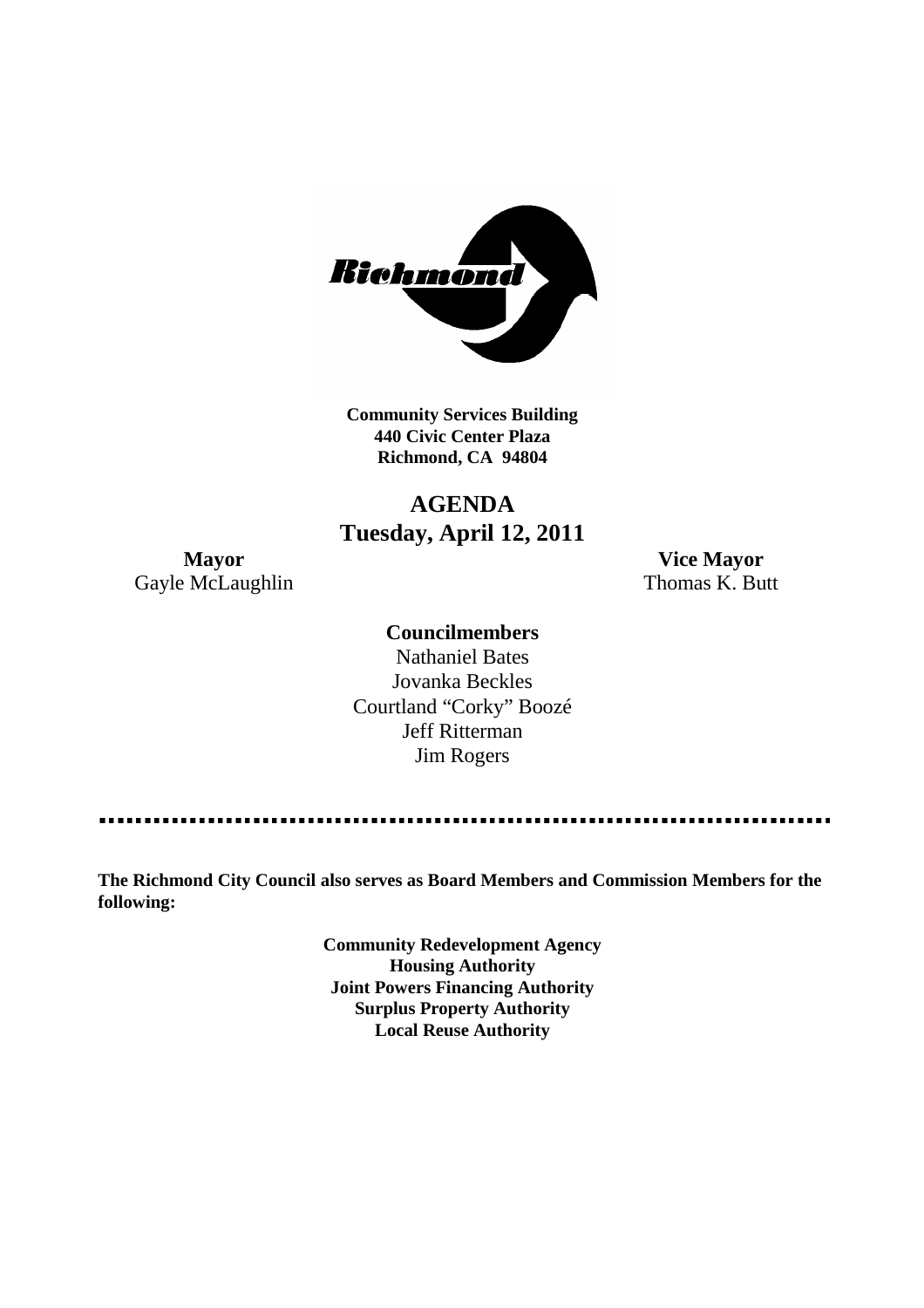# **MEETING PROCEDURES**

The City of Richmond encourages community participation at its City Council meetings and has established procedures that are intended to accommodate public input in a timely and time-sensitive way. As a courtesy to all members of the public who wish to participate in City Council meetings, please observe the following procedures:

**PUBLIC COMMENT ON AGENDA ITEMS:** Anyone who desires to address the City Council on items appearing on the agenda must complete and file a pink speaker's card with the City Clerk **prior** to the City Council's consideration of the item. Once the City Clerk has announced the item and discussion has commenced, no person shall be permitted to speak on the item other than those persons who have submitted their names to the City Clerk. Your name will be called when the item is announced for discussion. **Each speaker will be allowed TWO (2) MINUTES to address the City Council on NON-PUBLIC HEARING items listed on the agenda.**

**OPEN FORUM FOR PUBLIC COMMENT:** Individuals who would like to address the City Council on matters not listed on the agenda or on **Presentations, Proclamations and Commendations, Report from the City Attorney, or Reports of Officers** may do so under Open Forum. All speakers must complete and file a pink speaker's card with the City Clerk **prior** to the commencement of Open Forum. **The amount of time allotted to individual speakers shall be determined based on the number of persons requesting to speak during this item. The time allocation for each speaker will be as follows: 15 or fewer speakers, a maximum of 2 minutes; 16 to 24 speakers, a maximum of 1 and one-half minutes; and 25 or more speakers, a maximum of 1 minute.**

### **SPEAKERS ARE REQUESTED TO OCCUPY THE RESERVED SEATS IN THE FRONT ROW BEHIND THE SPEAKER'S PODIUM AS THEIR NAME IS ANNOUNCED BY THE CITY CLERK.**

**CONSENT CALENDAR:** Consent Calendar items are considered routine and will be enacted, approved or adopted by one motion unless a request for removal for discussion or explanation is received from the audience or the City Council. A member of the audience requesting to remove an item from the Consent Calendar must complete and file a speaker's card with the City Clerk **prior to the City Council's consideration of Agenda Review.** An item removed from the Consent Calendar may be placed anywhere on the agenda following the City Council's agenda review.

*The City Council's adopted Rules of Procedure recognize that debate on policy is healthy; debate on personalities is not. The Chairperson has the right and obligation to cut off discussion that is too personal, too loud, or too crude.*

**\*\*\*\*\*\*\*\*\*\*\*\*\*\*\*\*\*\*\*\*\*\*\*\*\*\*\*\*\*\*\*\*\*\*\*\*\*\*\*\*\*\*\*\*\*\*\*\*\*\*\*\*\*\*\*\*\*\***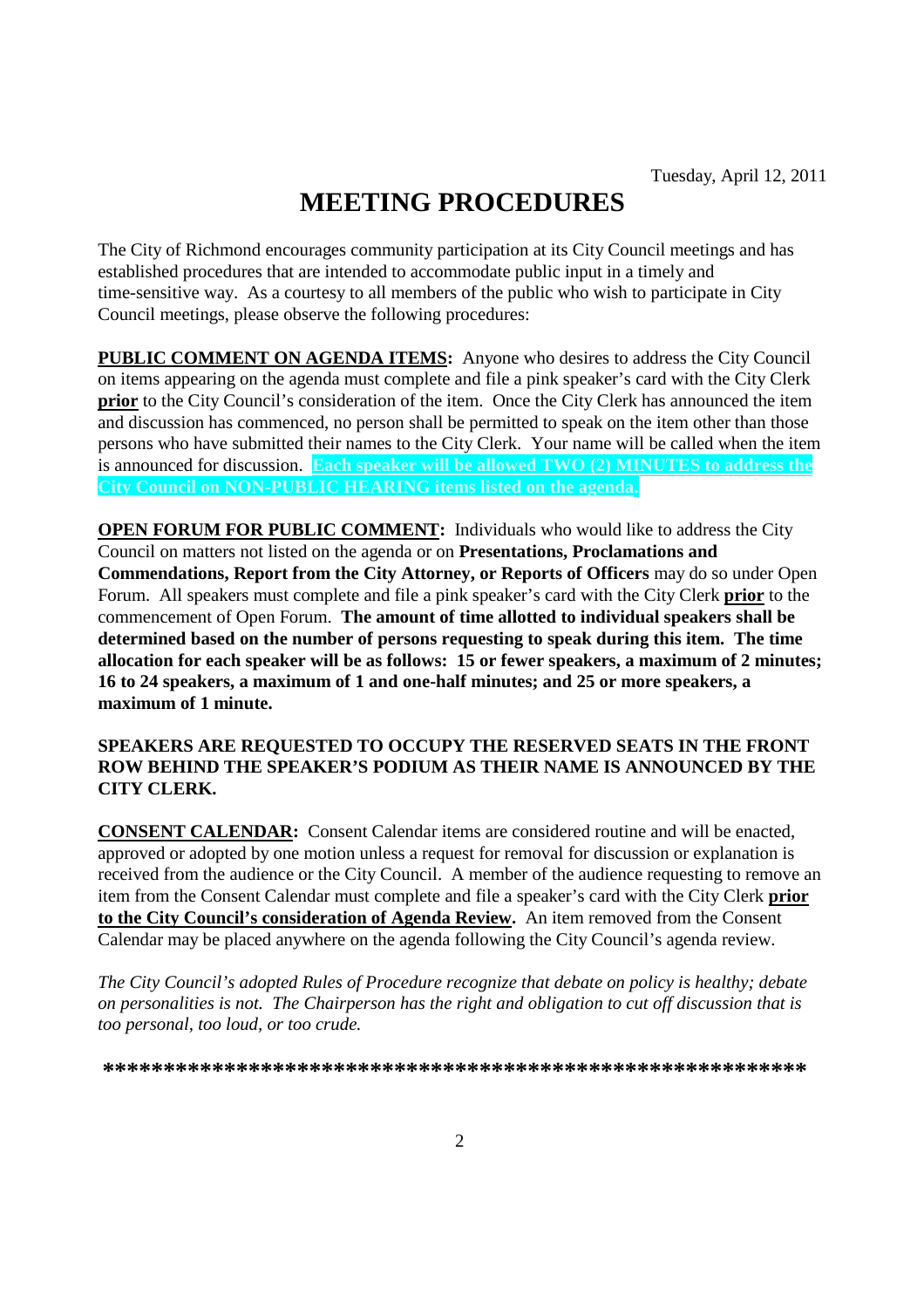Tuesday, April 12, 2011

# **EVENING OPEN SESSION**

5:00 p.m.

### **A. ROLL CALL**

### **B. PUBLIC COMMENT**

### **C. ADJOURN TO CLOSED SESSION**

### **CLOSED SESSION**

Shimada Room of the Community Services Building

### **A. CITY COUNCIL**

**A-1.** CONFERENCE WITH LEGAL COUNSEL - EXISTING LITIGATION (Subdivision [a] of Government Code Section 54956.9):

Jandali vs. City of Richmond

Thomas, et al. vs. City or Richmond

**A-2.** CONFERENCE WITH LEGAL COUNSEL - ANTICIPATED LITIGATION (Significant exposure to litigation pursuant to Subdivision (b) of Government Code Section 54956.9):

One Case

**A-3.** CONFERENCE WITH LEGAL COUNSEL - ANTICIPATED LITIGATION (Initiation of litigation pursuant to Subdivision (c) of Government Code Section 54956.9):

One Case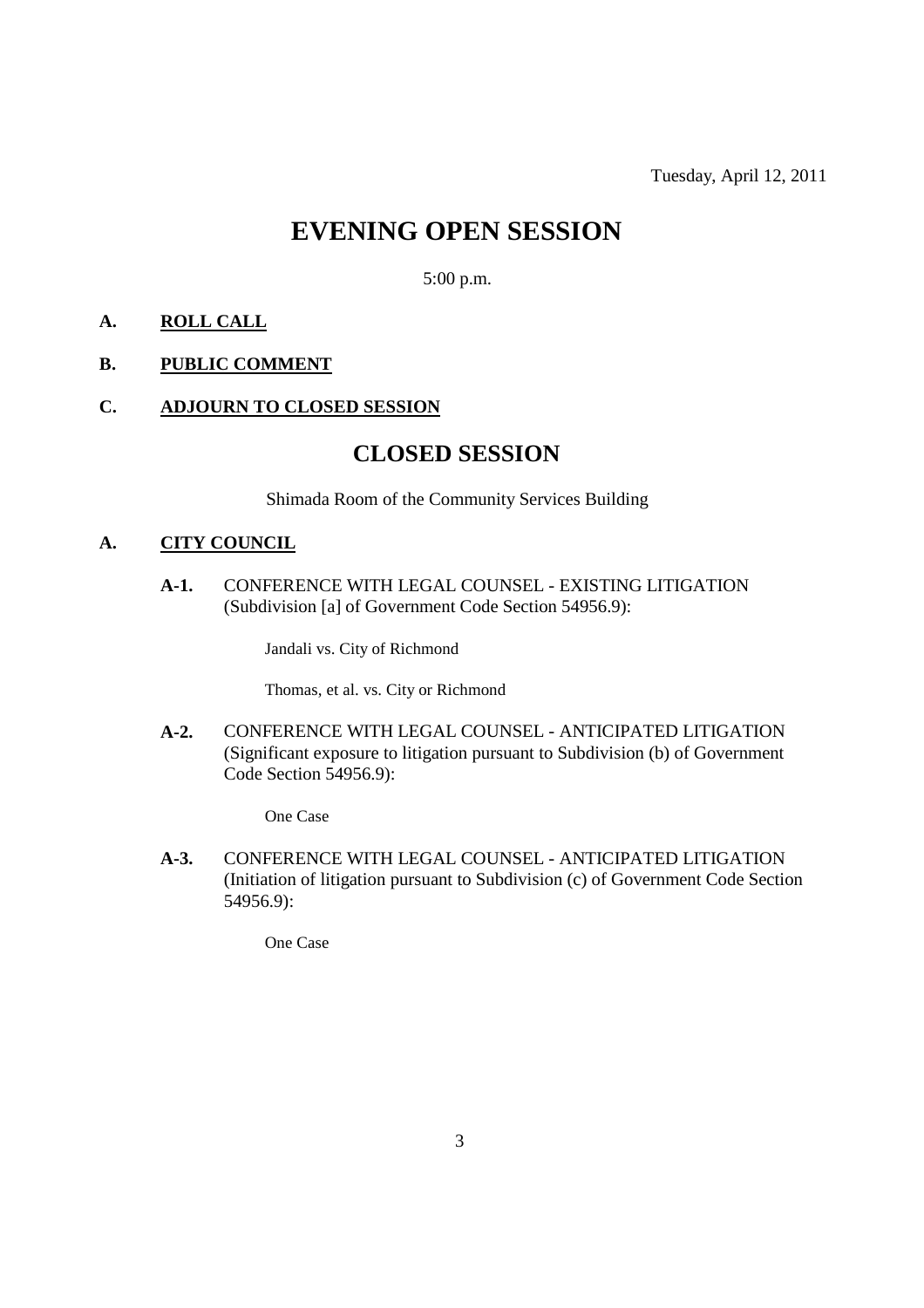Tuesday, April 12, 2011

# **SPECIAL MEETING OF THE RICHMOND HOUSING AUTHORITY**

### 6:15 p.m.

- **A. PLEDGE TO THE FLAG**
- **B. ROLL CALL**
- **C. STATEMENT OF CONFLICT OF INTEREST**
- **D. OPEN FORUM FOR PUBLIC COMMENT**
- **E. AGENDA REVIEW**

### **F. HOUSING AUTHORITY CONSENT CALENDAR**

- **F-1.** ADOPT a resolution authorizing the Housing Authority executive director to submit the 2010 Public Housing Assessment System (PHAS) Certification to the U.S. Department of Housing and Urban Development – Richmond Housing Authority (Tim Jones 621-1310).
- **F-2.** APPROVE the minutes for the special meetings held on March 15 and 22, 2011 City Clerk's Office (Diane Holmes 620-6513).

### **G. PUBLIC HEARINGS**

- **G-1.** ADOPT a resolution approving submission of the U.S. Department of Housing and Urban Development's required One-Year and Five-Year 2011 Agency Plan - Richmond Housing Authority (Tim Jones 621-1310).
- **H. ADJOURNMENT**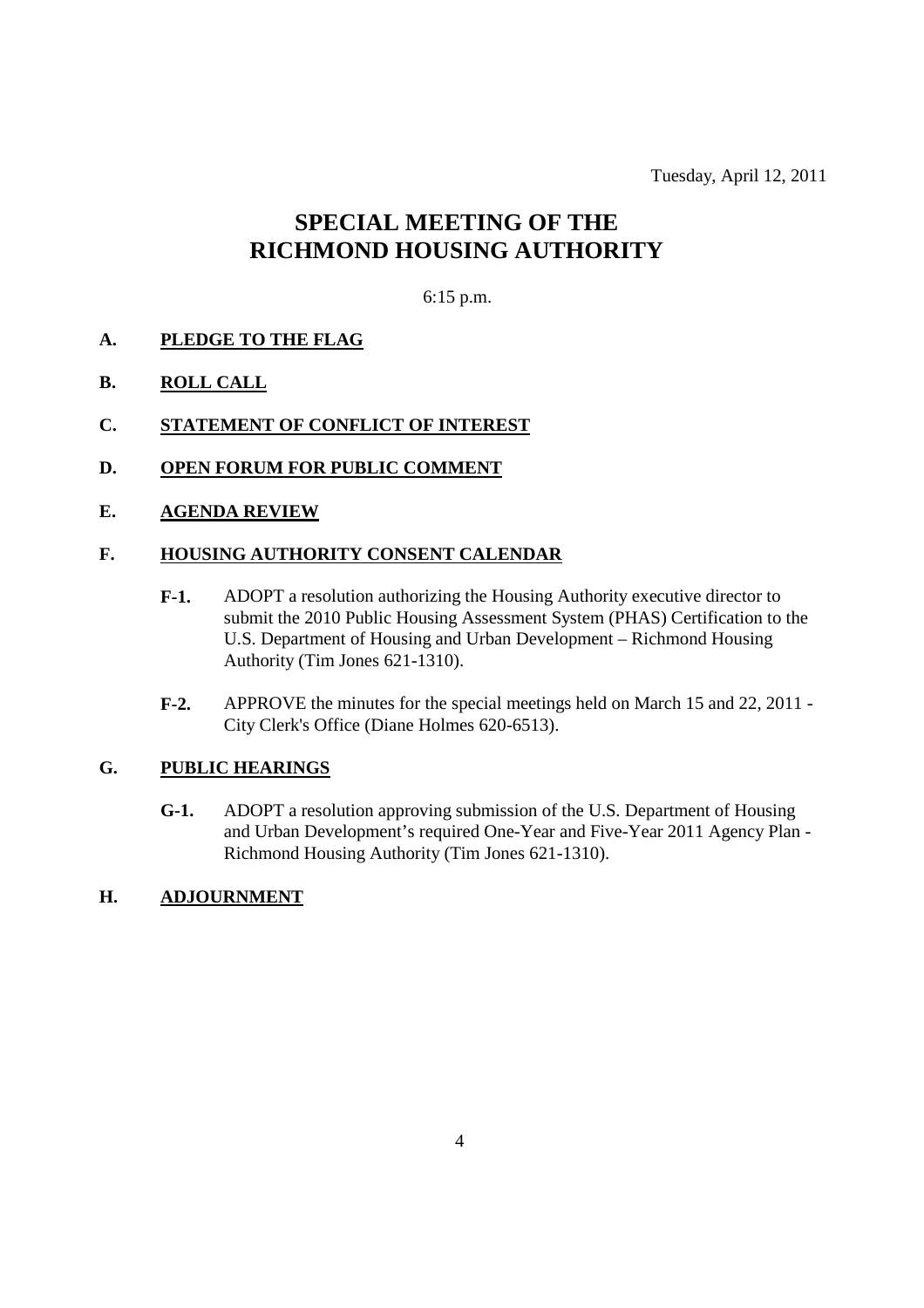Tuesday, April 12, 2011

# **SPECIAL MEETING OF THE RICHMOND CITY COUNCIL**

### 6:30 p.m.

### **A. ROLL CALL**

#### **B. STATEMENT OF CONFLICT OF INTEREST**

#### **C. OPEN FORUM FOR PUBLIC COMMENT**

**D. AGENDA REVIEW**

### **E. REPORT FROM THE CITY ATTORNEY OF FINAL DECISIONS MADE AND NON-CONFIDENTIAL DISCUSSIONS HELD DURING CLOSED SESSION**

### **F. CITY COUNCIL CONSENT CALENDAR**

- **F-1.** APPROVE a three-year contract with the Richmond Kaiser Permanente Medical Facility in the amount of \$155,250 to provide annual physical examinations for up to 90 sworn personnel in the Fire Department as part of the department's health and wellness program (The Finance Standing Committee did not review this item due to the cancellation of its April 1, 2011, meeting) - Fire Department (Chief Michael Banks 307-8041).
- **F-2.** ADOPT an ordinance (second reading) amending Richmond Municipal Code Section 15.04.890 (Wireless Communications Facilities) to address certain aspects of aesthetics and other aspects of the public safety and welfare that are not adequately protected in the revised Wireless Ordinance, and to address scrutiny applied in reviewing the installation and modification of such facilities - Mayor McLaughlin (620-6503) and Vice Mayor Butt (620-6581).
- **F-3.** APPROVE a contract with Echo Landscape to provide landscape maintenance services at the Civic Center Plaza in an amount not to exceed \$17,400, which includes a bid alternate and a 10% cost contingency, and for a contract term from April 13, 2011, to June 30, 2012 - Public Works Department (Yader A. Bermudez 231-3008).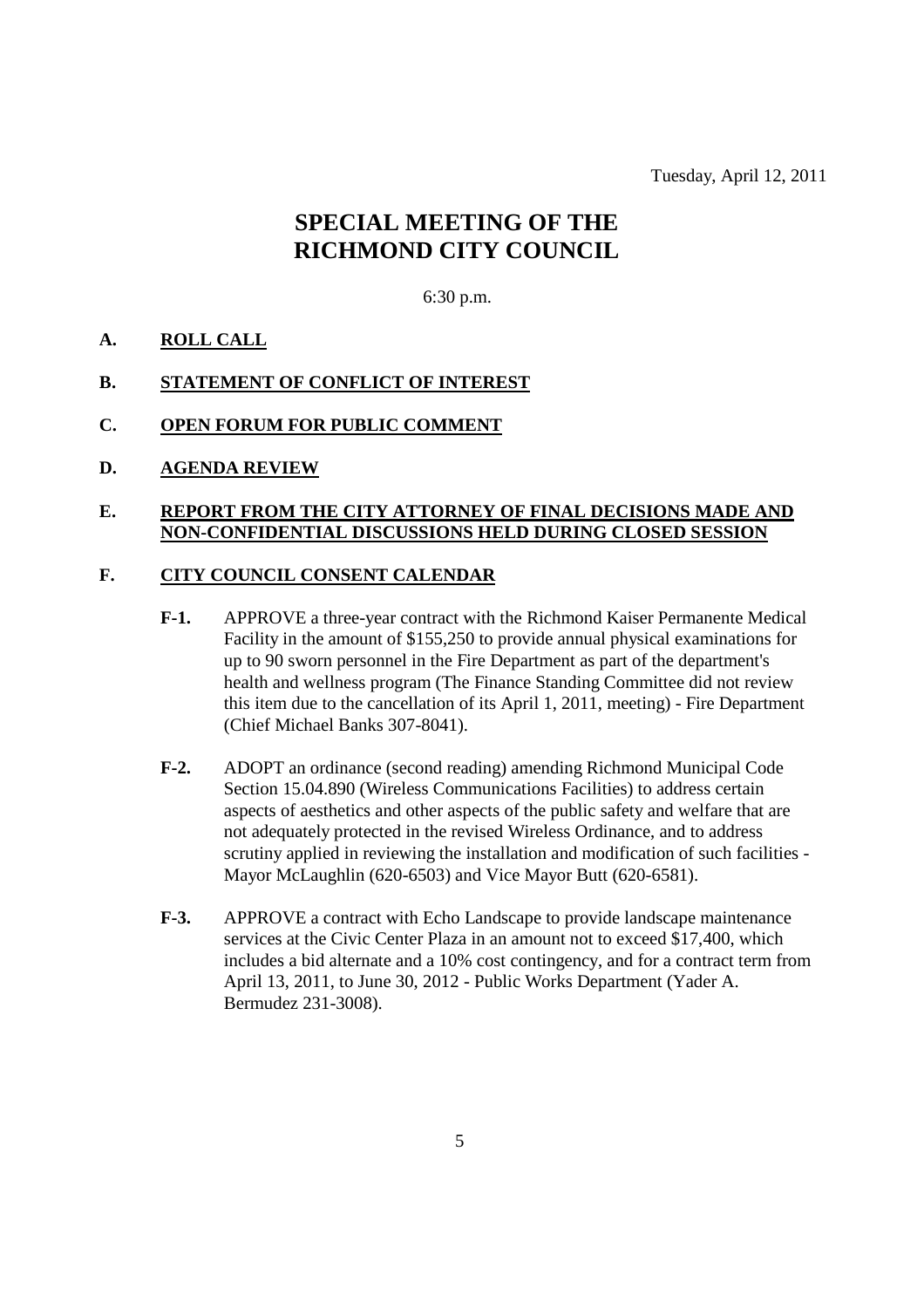- **F-4.** APPROVE a contract with Republic Intelligent, Inc. for construction of a perimeter lighting system at the Shields Reid Park located at 1410 Kelsey Street in an amount not to exceed \$210,000 (This item was not reviewed by the Finance Standing Committee due to the cancellation of its April 1, 2011, meeting - Public Works Department (Yader A. Bermudez 231-3009).
- **F-5.** APPROVE a three-year contract, with two single-year extension options, with Paramount Elevator Corporation for the service and maintenance of all City of Richmond owned elevators for a base amount of \$1,120 per month (\$40,320 over the term of the contract), plus estimated additional repair services in the amount of \$54,680, for a total amount not to exceed \$95,000 - Public Works Department (Yader A. Bermudez 231-3009).
- **F-6.** APPROVE an amendment to the contract with Kappe + Du Architects for the design and construction support for the reconstruction and relocation of existing senior center restrooms to bring them into compliance with the Americans with Disabilities Act (ADA). The proposed amendment will increase the contract amount from \$18,400 to a total amount not to exceed \$32,665, and will extend the contract term to December 31, 2011 - Public Works Department (Yader A. Bermudez 231-3009).
- **F-7.** APPROVE a second amendment to the contract with Rising Sun Energy Center to provide energy efficiency training for RichmondBuild participants as part of the Green Energy Training Services (GETS) Program, increasing the contract amount by \$22,500 for a total amount not to exceed \$179,410, and extending the contract term through June 30, 2011. Funding is provided by an American Recovery and Reinvestment Act (ARRA) Clean Energy Grant - Employment and Training Department (Sal Vaca/Fred Lucero 307-8059).
- **F-8.** APPROVE an amendment to the contract with Solar Richmond to provide Solar Technology training for RichmondBUILD grant participants, increasing the contract amount by \$22,500 for a total amount not to exceed \$157,500, and extending the term through June 30, 2011 - Employment and Training Department (Sal Vaca/Fred Lucero 307-8059).
- **F-9.** ADOPT a resolution authorizing the city manager or his designee to file and execute grant applications on behalf of the City of Richmond with Caltrans to aid in the financing of capital projects pursuant to Section 5310 of the Federal Transit Act (FTA C 9070.1F), and authorizing the city manager or his designee to execute and file all certifications of assurance, contracts, agreements or any other documents required by Caltrans for this grant - Recreation Department (Keith Jabari 620-6791).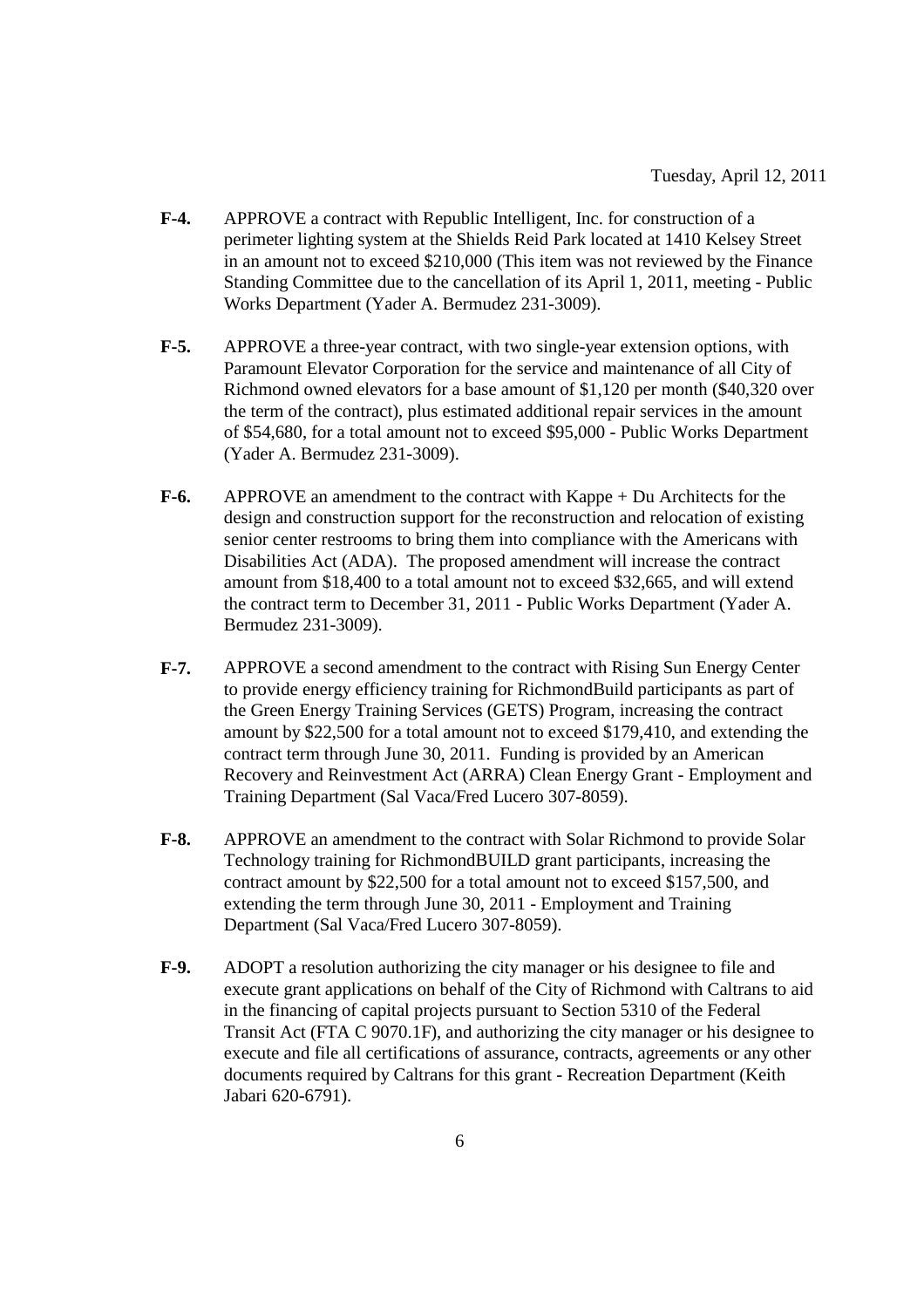- **F-10.** APPROVE the minutes for the February 15 and March 15, 2011, Regular Meetings and the February 22 and March 8, 2011, Special Meetings - City Clerk's Office (Diane Holmes 620-6513).
- **F-11.** APPROVE a contract with Shute, Mihaly & Weinberger in an amount not to exceed \$15,000 for legal services in relation to the Chevron Richmond Refinery Tank Replacement Project - City Attorney's Office (Randy Riddle 620-6509).
- **F-12.** APPROVE Amendment No. 2 to the Kronick, Moskovitz, Tiedemann & Girard, LLP contract for legal representation related to the city's intervention in the Chevron property tax appeal litigation, extending the term to June 30, 2012, and increasing the amount by \$65,000 for a total contract amount of \$90,000 - City Attorney's Office (Randy Riddle 620-6509).
- **F-13.** APPROVE the following appointments and re-appointments: Arts and Culture Commission: Amahra Hicks, term expiring January 31, 2015; Design Review Board: Andrew Butt, Incumbent, term expiring March 17, 2013; Eileen Whitty, Incumbent, term expiring March 17, 2013; Michael Woldemar, Incumbent, term expiring March 17, 2013; Human Rights and Human Relations Commission: Vivien Feyer, Incumbent, term expiring March 30, 2014; Joyce Harris, Incumbent, term expiring March 30, 2014; Police and Firemen's Pension Board: James Mallory, term expiring April 12, 2016; Police Commission: Therese Barquet, filling unexpired term of Roberto Reyes who resigned, term expiring November 1, 2011; Richmond Shimada Friendship Commission: Michael Sasaki, term expiring April 12, 2014 - Mayor's Office (Mayor McLaughlin 620- 6503).

### **G. PUBLIC HEARINGS**

**G-1.** ADOPT a resolution renaming Filbert Street, between Vernon Avenue and Chesley Avenue, to Fred Jackson Way - Planning and Building Services Department (Richard Mitchell 620-6706).

### **H. RESOLUTIONS**

- **H-1.** ADOPT a resolution in support of retaining the San Francisco Bay Trail name and opposing the renaming or altering the name of this premier regional trail - Councilmember Rogers (620-6581).
- **H-2.** ADOPT a resolution supporting Senate Bill 810, the California Universal Health Care Act of 2011 - Mayor McLaughlin (620-6503), Councilmembers Beckles and Ritterman (620-6581).